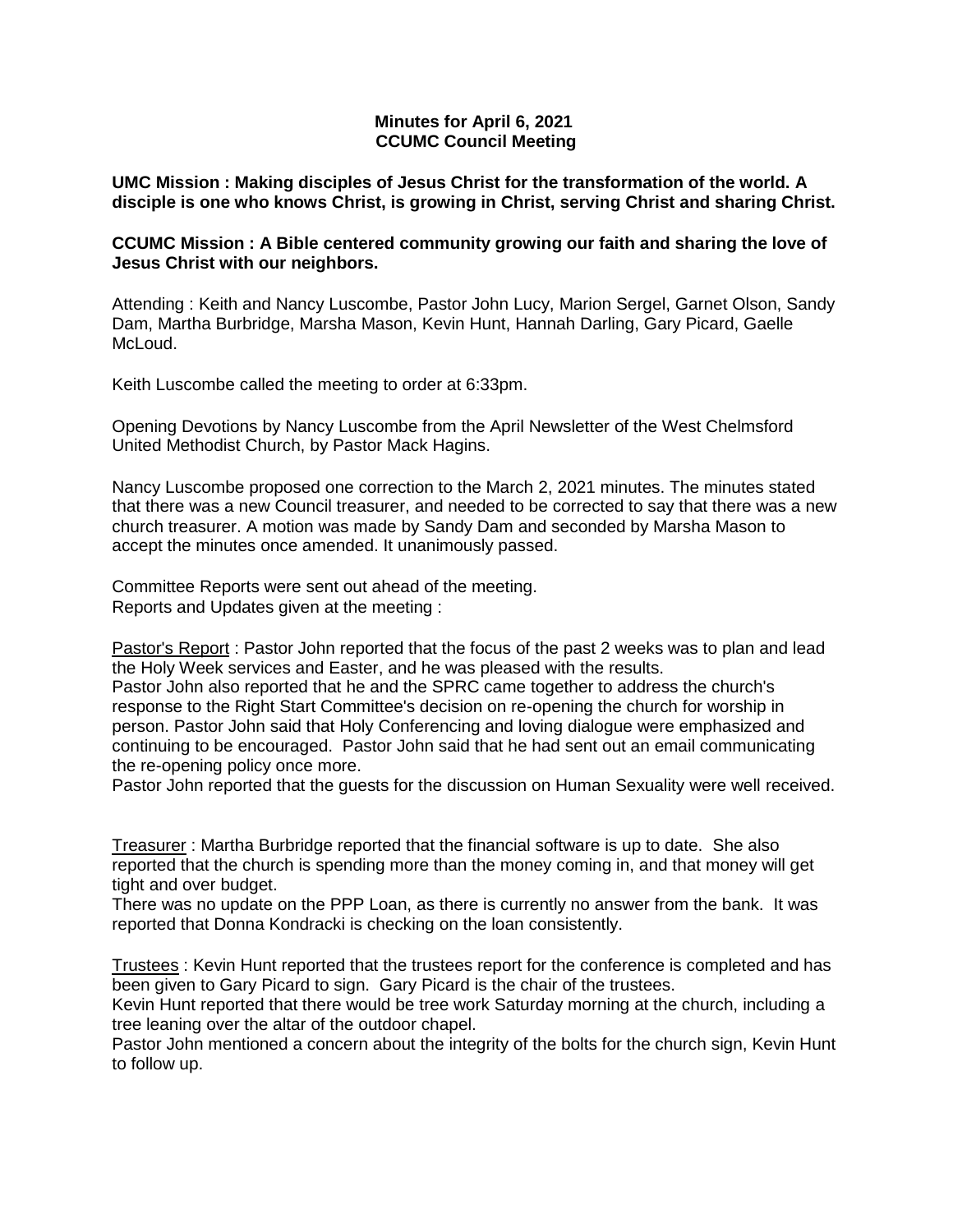SPRC : Garnet Olson reported that Pastor John will be taking a vacation from June 14-June 27, and coverage will be needed.

The Fund Balance Report, otherwise known as the audit, will not be done by the deadline. Pastor John will touch base with the Lay Leadership about selecting a person to do the audit.

A transition report was sent to the DS about how Pastor John is doing.

UMW : Marion Sergel reported that the attendance has been 24-25 women per month. The meetings are going well and are enjoyable.

Ministry Team : Marsha Mason reported that there was no meeting in March. Marsha Mason reported on the Young Adult Bible Study (YABS), and that they are finishing up their study of neighboring. The YABS will then participate in a worship service to share what they've learned. In addition, Jim Black will be doing a YABS group on financial responsibility.

Web Team : Hannah Darling reported that she needs more input from the church regarding the website. Pastor John agreed to ask for more website input in the next weekly church email. There was a discussion about taking down the prayer wall on the website, as it is not being used. It was decided to provide an email link to the church and Marsha Mason for prayer requests instead of the prayer wall. It was also decided to take down the physical prayer wall in the church narthex.

There was also a discussion about the summer picnics. It was decided that the Right Start Team should have input regarding the picnics.

# **Old Business :**

Sunday Worship Broadcast : Pastor John reported that the broadcast of the Sunday worship service is going well. The service is streaming on both YouTube and Facebook. There is a need for some more volunteers to help with the broadcast.

Marion Sergel suggested that the old organ upstairs be moved downstairs into the Fellowship Hall so that people attending meetings or Bible study won't have to sing Acapella. Agreed on unanimously.

Treasurer Business : Martha Burbridge reported that the signature changes for the church bank accounts has successfully been completed. Martha Burbridge and Nancy Hunt can sign on the Charlton City United Methodist Church's savings and checking accounts. Martha Burbridge and Pastor John Lucy can sign on the Charlton City United Methodist Church's discretionary account.

### **New Business :**

Neighborhood Prayer Group : Pastor John reported that the next Neighborhood Prayer Group is scheduled for April 17, 2021. Pastor John reported that there is a good group of people attending.

Finance Chair : Pastor John reported that the Lay Leadership decided not to fill the position of Finance Chair. Pastor John reported that the church will follow a "Everyone is Equal," leadership model for the financial team of the church which is meeting monthly. In addition, the